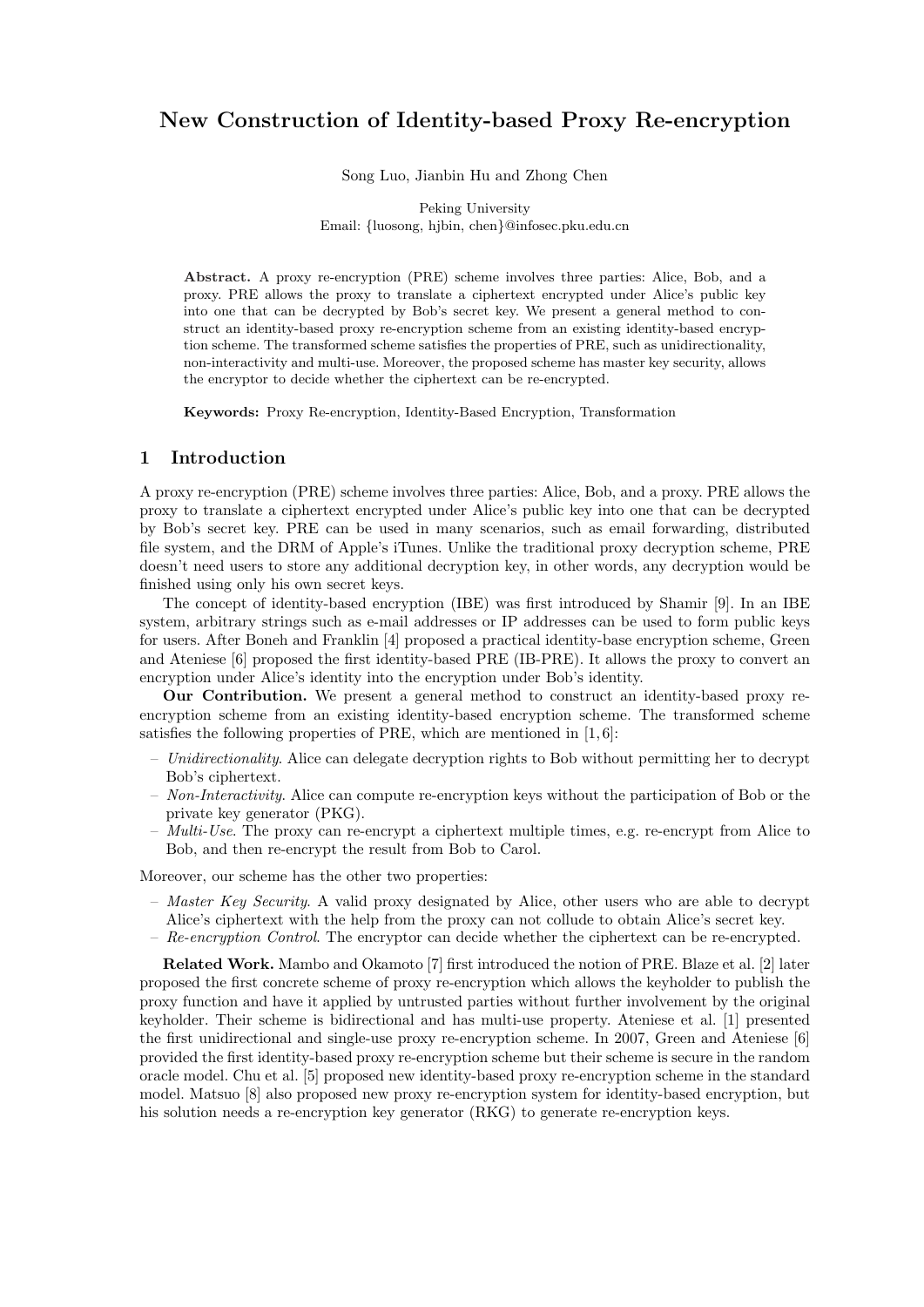# <span id="page-1-0"></span>2 Preliminaries

In this section, we first review the basic concept of the bilinear maps, then we describe the concepts of IB-PRE and its security model.

**Definition 1.** Let  $\mathbb{G}$ ,  $\mathbb{G}_1$  be two cyclic multiplicative groups with prime order p. Let g be be a generator of  $\mathbb{G}$  and  $e : \mathbb{G} \times \mathbb{G} \to \mathbb{G}$  be a bilinear map with the following properties:

1. Bilinearity:  $\forall u, v \in \mathbb{G}$  and  $\forall a, b \in \mathbb{Z}$ , we have  $e(u^a, v^b) = e(u, v)^{ab}$ .

2. Non-degeneracy: The map does not send all pairs in  $\mathbb{G} \times \mathbb{G}$  to the identity in  $\mathbb{G}_1$ . Observe that since  $\mathbb{G}, \mathbb{G}_1$  are groups of prime order this implies that if g is a generator of  $\mathbb{G}$  then  $e(g, g)$  is a *generator* of  $\mathbb{G}_1$ .

We say that G is a bilinear group if the group operation in G and the bilinear map  $e : \mathbb{G} \times \mathbb{G} \to \mathbb{G}_1$ are both efficiently computable.

We assume that there is an efficient algorithm  $Gen$  for generating bilinear groups. The algorithm Gen, on input a security parameter  $\kappa$ , outputs a tuple  $G = [p, \mathbb{G}, \mathbb{G}_1, g \in \mathbb{G}, e]$  where  $log(p) = \Theta(\kappa)$ .

Definition 2. An IB-PRE scheme consists of the following six algorithms: Setup, KeyGen, Encrypt, RKGen, Reencrypt, and Decrypt.

- Setup( $1^{\kappa}$ ). This algorithm takes the security parameter  $\kappa$  as input and generates a public key PK, a master secret key MK.
- $KeyGen(MK, \mathcal{I})$ . This algorithm takes MK and an identity  $\mathcal I$  as input and generates a secret key  $SK_{\mathcal{I}}$  associated with  $\mathcal{I}.$
- Encrypt(PK,  $M, \mathcal{I}$ ). This algorithm takes PK, a message M, and an identity  $\mathcal I$  as input, and generates a ciphertext  $CT_{\mathcal{I}}$ .
- $\mathbf{RKGen}(SK_\mathcal{I},\mathcal{I}')$ . This algorithm takes a secret key  $SK_\mathcal{I}$  and an identity  $\mathcal{I}'$  as input and generates a re-encryption key  $RK_{\mathcal{I}\rightarrow\mathcal{I}'}$ .
- Reencrypt( $CT_{\mathcal{I}}, RK_{\mathcal{I}\to\mathcal{I}'})$ . This algorithm takes a ciphertext  $CT_{\mathcal{I}}$  and a re-encryption key  $RK_{\mathcal{I}\to\mathcal{I}'}$ as input, generates a re-encrypted ciphertext  $CT_{\mathcal{I}}$ .
- Decrypt( $CT_{\mathcal{I}}, SK_{\mathcal{I}}$ ). This algorithm takes  $CT_{\mathcal{I}}$  and  $SK_{\mathcal{I}}$  associated with  $\mathcal{I}$  as input and returns the message M.

Definition 3. The security of an IB-PRE scheme is defined according to the following IND-PrID-ATK game, where  $ATK \in \{CPA, CCA\}$ .

Setup. The challenger runs the Setup algorithm and gives PK to the adversary A. Phase 1. A makes the following queries.

- **Extract**( $I$ ): A submits an identity  $I$  for a **KeyGen** query, the challenger gives the adversary the secret key  $SK_{\mathcal{I}}$ .
- **RKExtract**( $I, I'$ ): A submits an identity pair ( $I, I'$ ) for a **RKGen** query, the challenger gives the adversary the re-encryption key  $RK_{\mathcal{I}\rightarrow\mathcal{I}}$ .
- If  $ATK = CCA$ , A can make the additional queries:
- **Reencrypt** ( $CT_{\mathcal{I}}, T, T'$ ): A submits a ciphertext  $CT_{\mathcal{I}}$  encrypted for  $T$  and an identity  $T'$  for a Reencrypt query, the challenger gives the adversary the re-encrypted ciphertext  $CT_{\mathcal{I}}$ Reencrypt( $CT_{\mathcal{I}}, RK_{\mathcal{I}\to\mathcal{I}'})$  where  $RK_{\mathcal{I}\to\mathcal{I}'} = \mathbf{RKGen}(SK_{\mathcal{I}},\mathcal{I}')$  and  $SK_{\mathcal{I}} = \mathbf{KeyGen}(MK,\mathcal{I})$ .
- Decrypt( $CT_{\mathcal{I}}, \mathcal{I}$ ): A submits a ciphertext  $CT_{\mathcal{I}}$  encrypted for  $\mathcal{I}$  for a Decrypt query, the challenger gives the corresponding plaintext  $M = \text{Decrypt}(CT_{\mathcal{I}}, SK_{\mathcal{I}})$ , where  $SK_{\mathcal{I}} =$  $KeyGen(MK, \mathcal{I}).$
- Challenge. A submits a challenge identity  $\mathcal{I}^*$  and two equal length messages  $M_0, M_1$  to  $\mathcal{B}$ . If the queries

 $-$  **Extract**( $\mathcal{I}^*$ ); and

- RKExtract( $I^*, I'$ ) and Extract( $I'$ ) for any identity  $I'$ 

are never made, then C flips a random coin b and passes the ciphertext  $CT^* =$  **Encrypt** $(PK, M_b, \mathcal{I}^*)$ to A.

**Phase 2.** Phase 1 is repeated with the restriction that  $\mathcal A$  cannot make the following queries:  $-$  Extract( $I^*$ );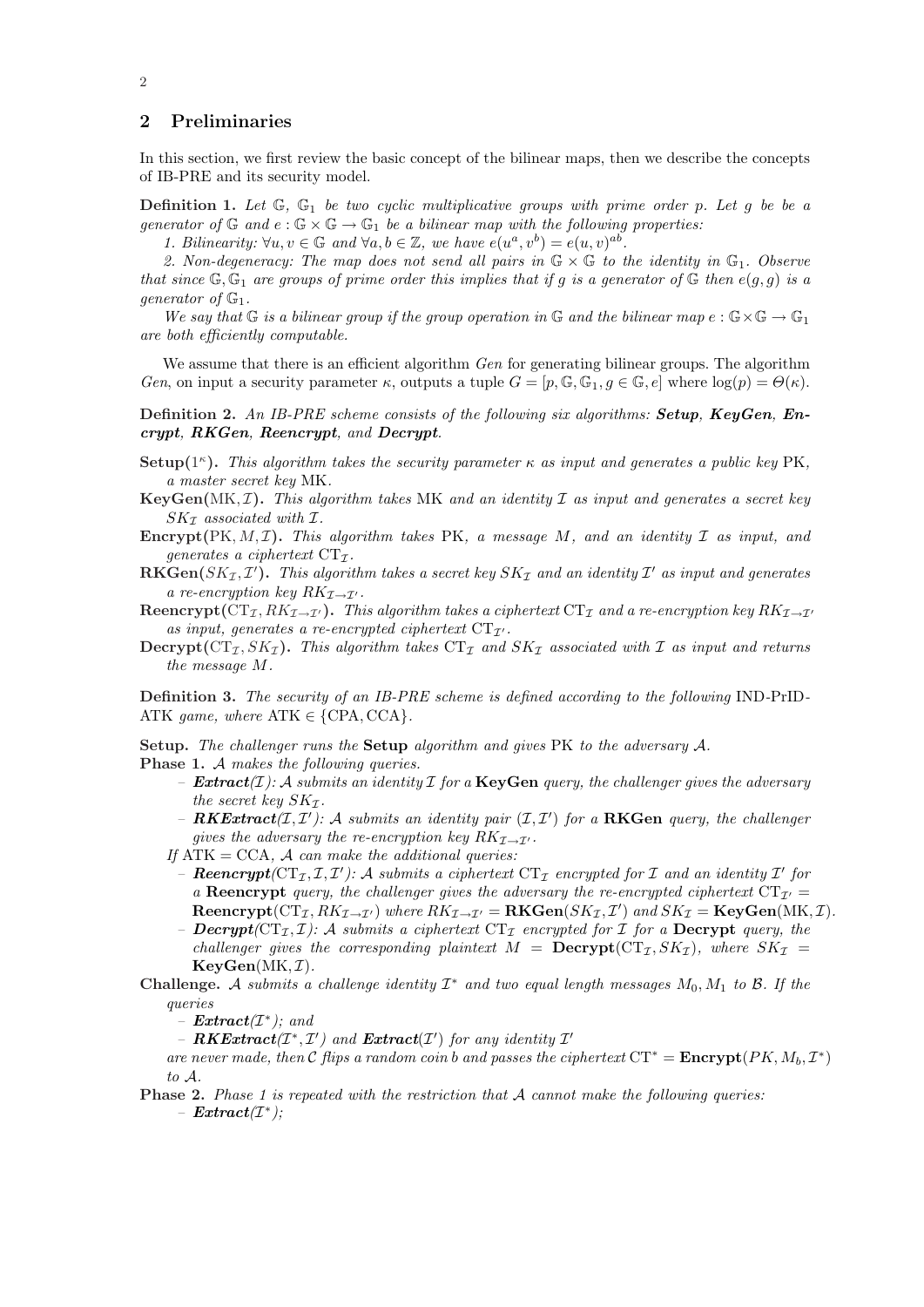- $-P$ **RKExtract** $(T^*,\mathcal{I}')$  and  $\boldsymbol{Decrypt}(\mathrm{CT}_{\mathcal{I}'},\mathcal{I}')$  for any identity  $\mathcal{I}'$  and any ciphertext  $\mathrm{CT}_{\mathcal{I}'}$ ;
- **Reencrypt**  $(CT^*, T^*, T')$  and  $Extract(T')$  for any identity  $T'$ ;
- $-\text{ Decrypt}(\text{CT}^*, \mathcal{I}^*)$ ;
- **Decrypt**( $CT_{\mathcal{I}'}, \mathcal{I}'$ ) for any identity  $\mathcal{I}'$ , where  $CT_{\mathcal{I}'} = \textbf{Re} \textbf{encrypt}(CT^*, \mathcal{I}^*, \mathcal{I}')$ .

Guess. A outputs its guess  $b'$  of  $b$ .

The advantage of A in this game is defined as  $Adv_{\mathcal{A}} = |\Pr[b' = b] - \frac{1}{2}|$  where the probability is taken over the random bits used by the challenger and the adversary. We say that an IB-PRE scheme is IND-PrID-ATK secure, where  $ATK \in \{CPA, CCA\}$ , if no probabilistic polynomial time adversary A has a non-negligible advantage in winning the IND-PrID-ATK game.

Master key security is defined by Ateniese et al. [1] for unidirectional PRE. Roughly speaking, if the dishonest proxy colludes with the delegatee, it is still impossible for them to derive the delegator's private key in full.

Definition 4. The master key security of an IB-P[RE](#page-5-0) scheme is defined according to the following master key security game.

Setup. The challenger runs the Setup algorithm and gives PK to the adversary A. Phase 1. A makes the following queries.

- **Extract**(*I*): A submits an identity *I* for a **KeyGen** query, the challenger gives the adversary the secret key  $SK_{\mathcal{I}}$ .
- **RKExtract**( $I, I'$ ): A submits an identity pair ( $I, I'$ ) for a **RKGen** query, the challenger gives the adversary the re-encryption key  $SK_{\mathcal{I}\rightarrow\mathcal{I}'}$ .

Challenge. A submits a challenge identity  $\mathcal{I}^*$  and query  $\textbf{Extract}(\mathcal{I}^*)$  is never made. **Phase 2.** Phase 1 is repeated with the restriction that A cannot make query  $\textbf{Extract}(\mathcal{I}^*)$ . Output. A outputs the secret key  $SK_{\mathcal{I}^*}$  for the challenge identity  $\mathcal{I}^*$ .

The advantage of A in this game is defined as  $Adv_{\mathcal{A}} = \Pr[\mathcal{A} \text{ succeeds}]$ . A IB-PRE scheme has master key security if no probabilistic polynomial time adversary A has a non-negligible advantage in winning the master key security game.

## 3 Our Construction

**Requirements.** Let  $\mathcal{E}$  be an IBE scheme and  $e : \mathbb{G} \times \mathbb{G} \to \mathbb{G}_1$  is the bilinear map used in  $\mathcal{E}$ . The requirements for  $\mathcal E$  are: 1)  $\mathcal E$  doesn't use random oracles; 2) random elements of  $\mathbb G$  are obtained by taking a generator of  $\mathbb{G}_1$  and raising it to random exponents. We suppose a message  $M \in \mathbb{G}_1$ is randomized as  $M \cdot Y$  in the encryption process, here  $Y \in \mathbb{G}_1$  is computed from public key by the encryptor. And we suppose the ciphertext length of  $\mathcal E$  is  $k+1$ . Then its four algorithms are as follows:

Setup. It outputs public key PK and master secret key MK.

**KeyGen**(MK, *I*). For an identity *I*, it outputs the corresponding secret key  $SK_{\mathcal{I}} = (d_1, d_2, \dots, d_k)$ . **Encrypt**(PK, M, I). For a message M and an identity I, it outputs ciphertext  $CT = (C, C_1, C_2, \dots, C_k)$ . Decrypt(CT,  $SK_{\mathcal{I}}$ ).  $M = C \cdot e(d_1, C_1) \cdot e(d_2, C_2) \cdots e(d_k, C_k)$ .

Let A a non-empty set,  $t \in \mathbb{Z}_p^*$ , we define  $A^t := \{x^t | x \in A\}$ . Let g be a generator of G. We transform the above scheme to an proxy re-encryption scheme as follows:

**Setup.** It chooses a random integer  $t \in \mathbb{Z}_p^*$ , computes  $h = g^t$ , outputs public key PK  $\cup$  PK<sup>t</sup>  $\cup$  {h} and master secret key MK ∪ {t}. Let  $\hat{E}$  :  $\mathbb{G} \to \mathbb{G}_1$  be an encoding between  $\mathbb{G}$  and  $\mathbb{G}_1$ .

**KeyGen**(MK, *I*). For an identity *I*, it outputs the corresponding secret key  $SK_{\mathcal{I}} = (d_1, d_2, \dots, d_k)$ . **RKGen**( $SK_{\mathcal{I}}, \mathcal{I}'$ ). Let the secret key for  $\mathcal{I}$  be  $SK_{\mathcal{I}} = (d_1, d_2, \cdots, d_k)$ . There must be some component containing information of identity, for simplicity, we suppose it is  $d_k$ . To generate a re-encryption key for  $\mathcal{I} \to \mathcal{I}'$ , chooses  $d \in_R \mathbb{Z}_p$  and computes  $\mathbb C$  which is the ciphertext of  $E(g^d)$  for an identity  $\mathcal{I}'$ , i.e.,  $\mathbb{C} =$  **Encrypt**(PK,  $E(g^d), \mathcal{I}'$ ). Then the re-encryption key is  $RK_{\mathcal{I}\to\mathcal{I}'}=(d_1, d_2, \cdots, d_kh^d, \mathbb{C})=(d'_1, d'_2, \cdots, d'_k, \mathbb{C}).$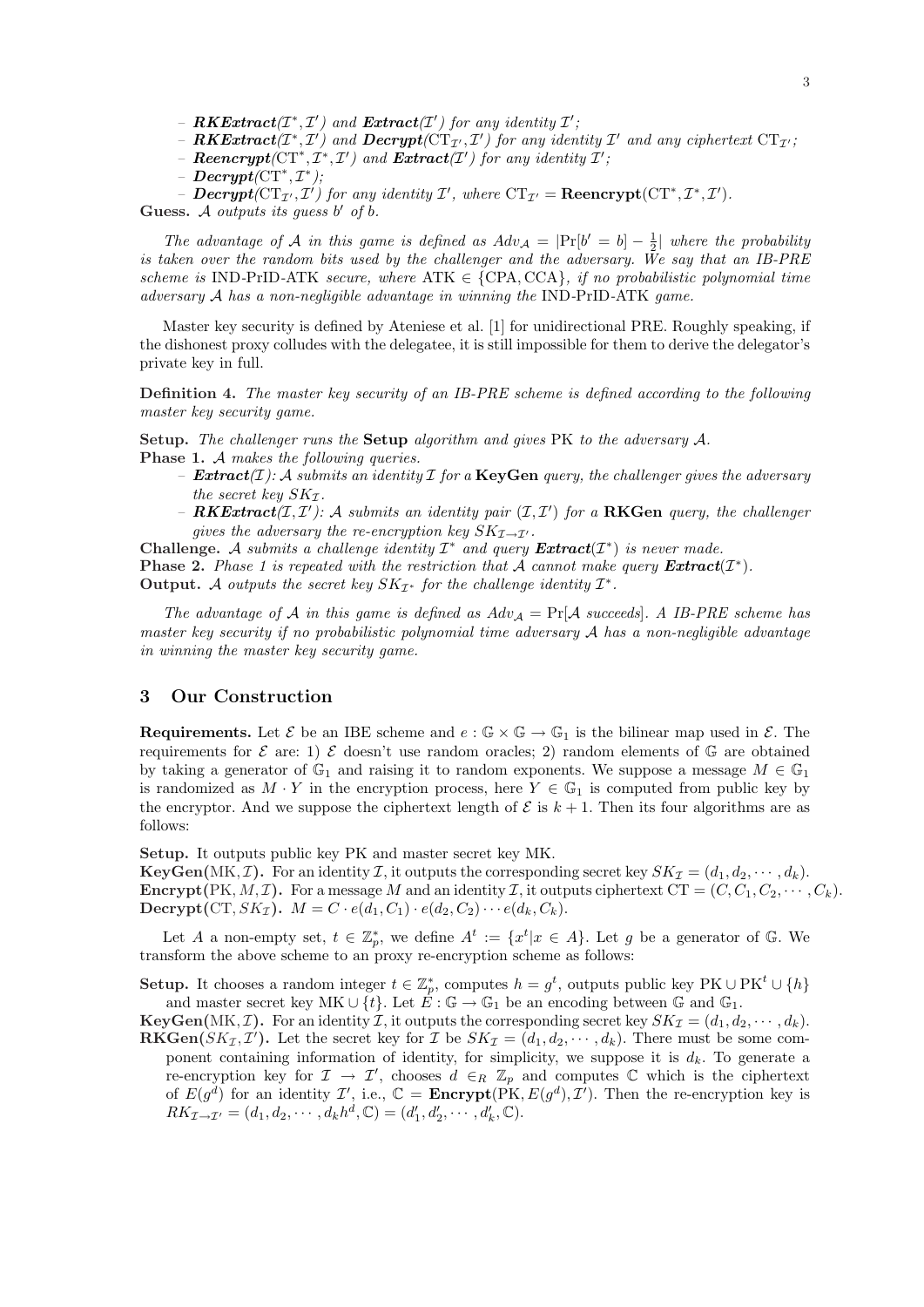- **Encrypt**(PK, M, I). For a message M and an identity I, it outputs ciphertext  $CT_{\mathcal{I}} = (C, C_1, C_2, \cdots, C_n)$  $C_k, C_k^t$ ). Here  $C_k^t$  is computed like  $C_k$ , but using the corresponding parameters from PK<sup>t</sup>. Note that under the requirements for  $\mathbb G$  and recall that  $\mathbb G$  is a cyclic multiplicative group, we can suppose  $C_k = g_1^{s_1} \cdots g_n^{s_n}$ , here  $g_1, \cdots, g_n$  are from PK and  $s_1, \cdots, s_n$  are computed by the encryptor. So  $C_k^t = (g_1^{s_1} \cdots g_n^{s_n})^t = (g_1^t)^{s_1} \cdots (g_n^t)^{s_n}$  which can be generated from PK<sup>t</sup> and *I*.
- Reencrypt( $CT_{\mathcal{I}}, \tilde{R}K_{\mathcal{I}\to\mathcal{I}'})$ . Let  $RK_{\mathcal{I}\to\mathcal{I}'}=(d'_1, d'_2, \cdots, d'_k, \mathbb{C})$  be a re-encryption key for  $\mathcal{I}\to\mathcal{I}'$ ,  $CT_{\mathcal{I}}$  be a well-formed ciphertext for identity  $\mathcal{I}$ , it computes  $C' = e(d'_1, C_1) \cdot e(d'_2, C_2) \cdots e(d'_k, C_k)$ , sets  $\bar{C} = C_k^t$  and outputs the re-encrypted ciphertext  $CT_{\mathcal{I}'} = (C, C', \bar{C}, \mathbb{C})$ .
- **Decrypt**( $CT_{\mathcal{I}}, SK_{\mathcal{I}}$ ). Let  $CT_{\mathcal{I}}$  be a ciphertext for identity  $\mathcal{I}$ , it can be decrypted as follows:
	- If CT<sub>I</sub> is an original well-formed ciphertext, then  $M = C \cdot e(d_1, C_1) \cdot e(d_2, C_2) \cdots e(d_k, C_k)$ . – Else if  $CT_{\mathcal{I}}$  is a re-encrypted well-formed ciphertext, then
		- 1. Decrypts  $E(g^d)$  from  $\mathbb C$  using the secret key  $SK_{\mathcal{I}}$  and decodes it to  $g^d$ , 2.  $M = C \cdot C'/e(g^d, \bar{C}).$
		- Else if  $CT_{\mathcal{I}}$  is a multi-time re-encrypted well-formed ciphertext, decryption is similar with the above phases.

Note that  $\mathbb C$  can be re-encrypted again. Thus, we could obtain  $CT_{\mathcal{I}''} = (C, C', \overline{C}, \mathbb C')$ , where  $\mathbb C'$  is obtained from the **Reencrypt** algorithm with the input of another  $RK_{\mathcal{I}'\rightarrow\mathcal{I}''}$  and C. The decryption cost and size of ciphertext grows linearly with the re-encryption times. As stated in [6], it seems to be inevitable for a non-interactive scheme.

We have the following security results for the transformed scheme.

**Theorem 1.** Let  $\mathcal{E}$  be an IBE scheme and  $\mathcal{P}\mathcal{E}$  be the corresponding transformed prox[y r](#page-5-0)e-encryption scheme. If  $\mathcal E$  is IND-ID-CPA secure, then  $\mathcal P\mathcal E$  is IND-PrID-CPA secure.

Intuition. Note that we don't know the concrete construction of the original scheme and therefore we don't know what assumption the original scheme is based on, so we can not directly reduce the semantic security of the transformed scheme to some assumption. We prove this by an indirect way which is based on the semantic security of the original scheme, that is, we construct an IND-PrID-CPA adversary, if she can break our transformed IB-PRE scheme, we can take the adversary as an oracle to break the original scheme.

*Proof.* We show how to construct a simulator  $\beta$  which can take the adversary  $\mathcal A$  as an oracle to play the IND-ID-CPA game with the challenger  $\mathcal C$  to break  $\mathcal E$ .

Let  $\Omega$  be the identity space, B maintains a list with tuples  $(\beta, \mathcal{I}_1, \mathcal{I}_2) \in \{0, 1\} \times \Omega \times \Omega$ . Let  $*$ denote the wildcard. Without loss of generality, we assume an input is queried to an oracle only once.

Setup. The challenger  $\mathcal C$  generates the master public parameters PK and gives them to  $\mathcal B$ .  $\mathcal B$  chooses random integers  $t \in \mathbb{Z}_p^*$ , computes  $h = g^t$  and outputs the new public key  $\text{PK}' = \text{PK} \cup \text{PK}^t \cup \{h\}$ and the additional master secret key  $MK' = \{t\}$ . Then B gives PK' to the adversary A.

**Phase 1.** A can make the following queries.

- **Extract**(*I*): A submits an identity *I* for a **KeyGen** query. B flips a biased coin  $\beta \in \{0, 1\}$ that yields 1 with probability  $\delta$  and 0 otherwise. If  $\beta = 0$  or  $(0, \mathcal{I}, *)$  or  $(0, *, \mathcal{I})$  already exists on the list,  $\beta$  outputs a random bit and aborts. Otherwise,  $\beta$  sends the query to the challenger C to get the secret key  $SK_{\mathcal{I}}$  and returns to A. B also adds  $(1,\mathcal{I},\mathcal{I})$  to the list.
- **RKExtract** $(\mathcal{I}_1, \mathcal{I}_2)$ : A submits an identity pair  $(\mathcal{I}_1, \mathcal{I}_2)$  for a **RKGen** query. B chooses a random coin  $\beta$  as in the **Extract**. If  $\beta = 1$  or  $(1, \mathcal{I}_1, \mathcal{I}_1)$  or  $(1, \mathcal{I}_2, \mathcal{I}_2)$  already exists on the list, B queries the key extraction oracle of  $\mathcal E$  for  $\mathcal I_1$ , and then computes the re-encryption key  $SK_{\mathcal{I}_1 \to \mathcal{I}_2}$  as the original scheme and returns it to A. Otherwise, B queries the key extraction oracle of  $\mathcal E$  for a random identity  $\mathcal I$  to get a valid but random key  $(d_1, d_2, \dots, d_k)$ , returns the re-encryption key as  $(d_1, d_2, \dots, d_k \cdot y,$  **Encrypt** $(\text{PK}, \mathcal{I}_2, z)$ , where y, z are random elements of  $\mathbb{G}, \mathbb{G}_1$  respectively. Finally,  $\mathcal{B}$  adds  $(\beta, \mathcal{I}_1, \mathcal{I}_2)$  to the list.
- **Challenge.** A submits  $(\mathcal{I}^*, M_0, M_1)$  to B. If  $(1, \mathcal{I}^*, *)$  exists on the table, B simply outputs a random bit and aborts. Otherwise,  $\beta$  submits the same challenge  $(\mathcal{I}^*, M_0, M_1)$  to  $\mathcal{C}$ . When the challenger returns ciphertext  $CT^*$ ,  $\beta$  returns  $CT^*$  to  $\mathcal{A}$ .

4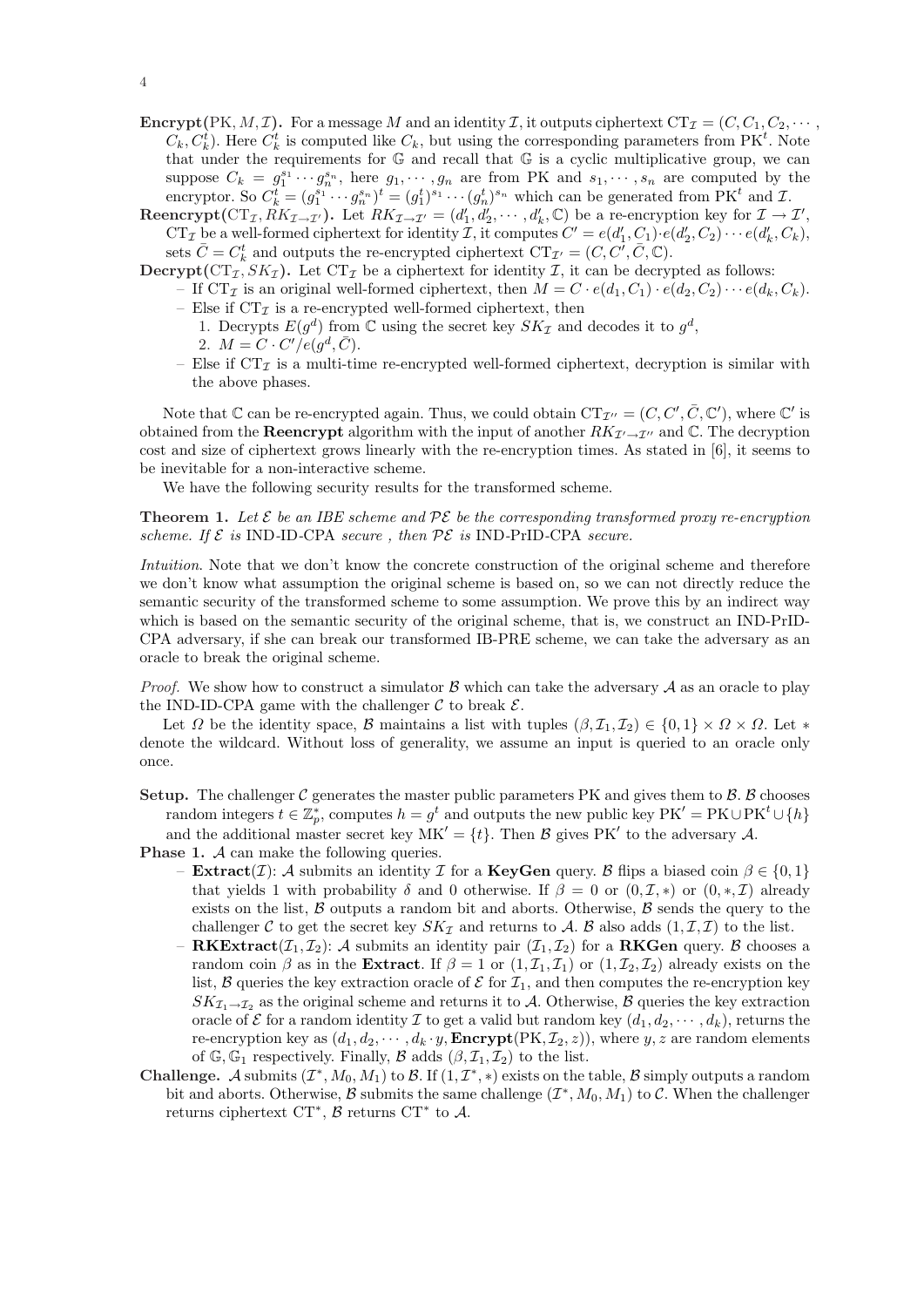- <span id="page-4-0"></span>- Extract $(\mathcal{I})$ :  $\beta$  answers queries as in the Phase 1.
- ${\bf R} {\bf K} {\bf Extract}(\mathcal{I}_1,\mathcal{I}_2)$ : If  $\mathcal{I}_1 \neq \mathcal{I}^*, \mathcal{B}$  queries the key extraction oracle of  $\mathcal E$  for  $\mathcal{I}_1$ , and then computes the re-encryption key  $SK_{\mathcal{I}_1 \to \mathcal{I}_2}$  as the original scheme and returns it to A. Otherwise, B que[rie](#page-1-0)s the key extraction oracle of  $\mathcal E$  for a random identity  $\mathcal I$  to get a valid but random key  $(d_1, d_2, \dots, d_k)$ , returns the re-encryption key as  $(d_1, d_2, \dots, d_k \cdot y, \text{Energy}(PK, \mathcal{I}_2, z)),$ where y, z are random elements of  $\mathbb{G}, \mathbb{G}_1$  respectively. Finally, B adds  $(0, \mathcal{I}_1, \mathcal{I}_2)$  to the list.

Guess. When A outputs its guess b' of b, B outputs b'.

We can see that if  $\beta$  does not abort during the game, the view of  $\mathcal A$  is identical to the real attack except for some incorrect re-encryption keys (when  $\beta = 0$ ). We will address this case later (in Lemma 1) by showing that  $A$  cannot distinguish these random generated keys from the real keys. So now we only need to calculate the probability that  $B$  aborts during the game. Suppose  $A$  makes a total of  $q_E$  private key extraction queries. The probability that  $\beta$  does not abort in phases 1 or 2 is  $\delta^{q_E}$ . The probability that it does not abort during the challenge step is  $1 - \delta$ . Therefore, the probability that B does not abort during the game is  $\delta^{q_E}(1-\delta)$ . This value is maximized at  $\delta_{max} = 1 - 1/(q_E + 1)$ . Using  $\delta_{max}$ , the probability that B does not abort is at least  $1/e(q_E + 1)$ . So B's advantage is at least  $\epsilon/e(q_E+1)$ .

#### **Lemma 1.** If  $\mathcal{E}$  is IND-ID-CPA secure, then the simulation in the proof of Theorem 3 is computationally indistinguishable from the real game.

Proof. The simulation in the proof of Theorem 3 almost acts the same as the real scheme, except for the incorrect form of re-encryption keys for  $\beta = 0$ . Therefore we only consider the indistinguishability of the re-encryption key  $(d_1, d_2, \dots, d_k \cdot y,$  **Encrypt** $(\text{PK}, \mathcal{I}_2, z)$  for randomly chose[n i](#page-6-0)dentity and the real re-encryption key. Note that  $d_k$  contains information of identity, there must be a valid secret key for  $\mathcal{I}_1$  with form  $(d_1, d_2, \dots, d_k \cdot w)$  $(d_1, d_2, \dots, d_k \cdot w)$  where  $w \in \mathbb{G}$ , the problem is equivalent to the distinguishability of the encryption of a random element  $z \in \mathbb{G}_1$  and the encryption of some  $K \in \mathbb{G}_1$ , where  $K = E(k)$ ,  $k \in \mathbb{G}$ ,  $k^t = w^{-1} \cdot y$ . Therefore the simulation works if  $\mathcal{E}$  is IND-ID-CPA secure.

**Theorem 2.** Let  $\mathcal{E}$  be an IBE scheme and  $\mathcal{P}\mathcal{E}$  be the corresponding transformed proxy re-encryption scheme. If  $\mathcal E$  is IND-ID-CPA secure under some assumption, then  $\mathcal P\mathcal E$  has master key security.

*Proof.* Note that if  $\mathcal{E}$  is IND-ID-CPA secure under some assumption,  $\mathcal{E}$  actually can provide the secret key for any identity in Phase 1 or Phase 2 of IND-ID-CPA game. That is, if we try to break the same assumption in our master key game, we can also generate all secret keys. Since the reencryption key generation is trivial (recall that  $t$  and  $d$  are chosen by us), the broken of master key game means the adversary can break the assumption used in  $\mathcal{E}$ 's IND-ID-CPA game.

#### 4 Discussions

We discuss a number of extensions to our IB-PRE construction of the previous section.

Re-encryption Control. In the Decrypt algorithm we can see that the recipient only needs  $g^d$ and  $C_k^t$  to decrypt the re-encrypted ciphertext. If the encryptor doesn't provide  $C_k^t$  in ciphertext, the original decryption is not affected but the decryption of re-encrypted ciphertext cannot go on. So the encryptor can decide whether the ciphertext can be re-encrypted.

Transformation under Selective Security. It's easy to see that our transformation can be applied in those schemes which is IND-sID-CPA secure. But there should be some modifications on the security model to fit selective identity. We give the definitions of selective security model and example in Appendix A. Master key security is also achieved in our IND-sID-CPA example.

#### 5 Conclusions

In this p[ape](#page-5-0)r, we present a novel construction of identity-based proxy re-encryption which can transform a current IBE scheme to a IB-PRE scheme. The transformed scheme is IND-PrID-CPA secure if the original scheme is IND-ID-CPA secure, has master key security and allows the encryptor to decide whether the ciphertext can be re-encrypted.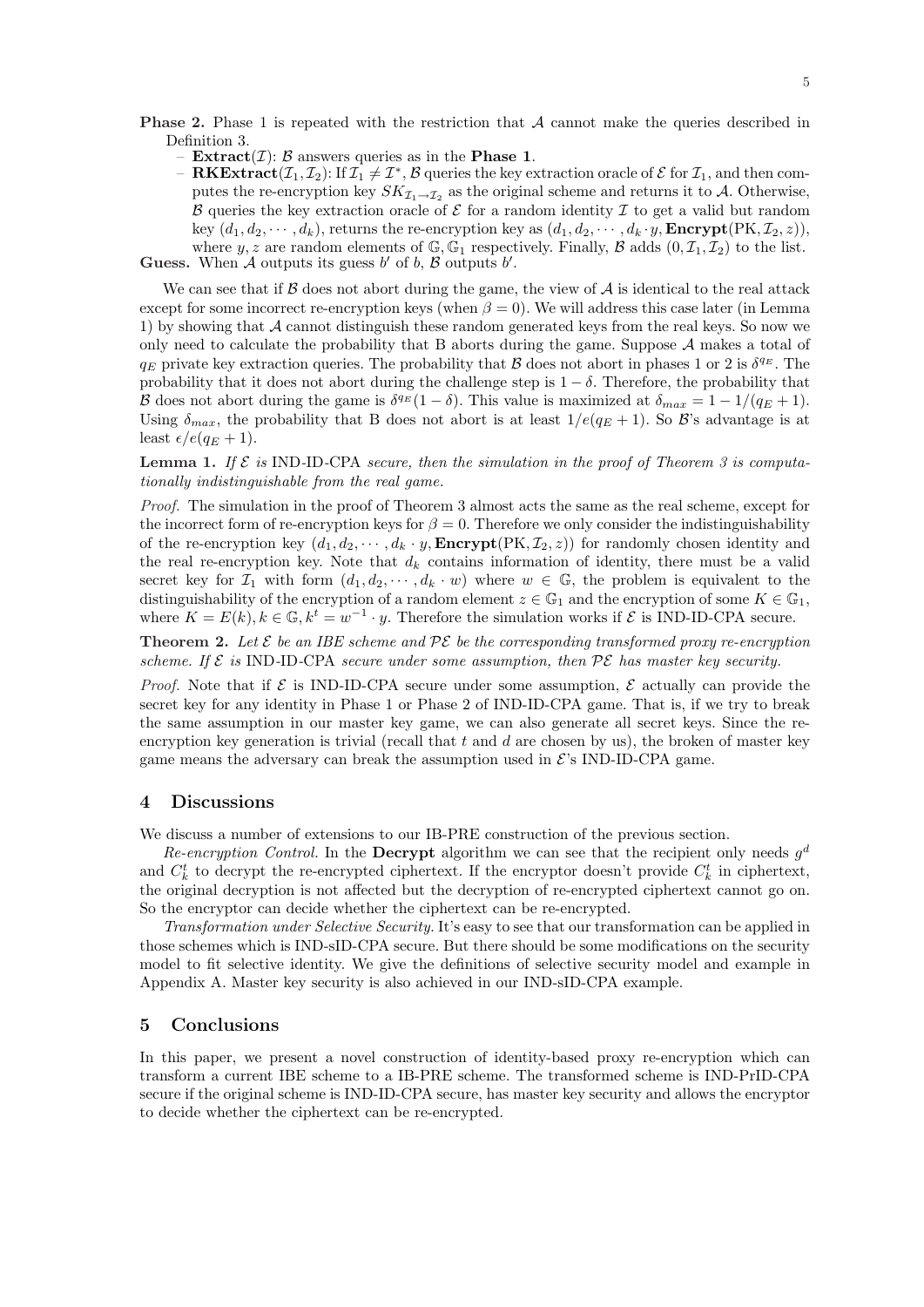## <span id="page-5-0"></span>References

- 1. Ateniese, G., Fu, K., Green, M., Hohenberger, S.: Improved proxy re-encryption schemes with applications to secure distributed storage. In: Proceedings of the Network and Distributed System Security Symposium, NDSS 2005. The Internet Society (2005)
- 2. Blaze, M., Bleumer, G., Strauss, M.: Divertible protocols and atomic proxy cryptography. In: K.Nyberg (ed.) Advances in Cryptology - EUROCRYPT'98. LNCS, vol. 1403, pp. 127–144. Springer-Verlag (1998)
- 3. Boneh, D., Boyen, X.: Efficient selective-id secure identity-based encryption without random oracles. In: Cachin, C., Camenisch, J. (eds.) Advances in Cryptology - EUROCRYPTO 2004. LNCS, vol. 3027, pp. 223–238. Springer-Verlag (2004)
- 4. Boneh, D., Franklin, M.: Identity-based encryption from the weil pairing. In: J.Kilian (ed.) Advances in Cryptology - CRYPTO 2001. LNCS, vol. 2139, pp. 213–229. Springer-Verlag (2001)
- 5. Chu, C.K., Tzeng, W.G.: Identity-based proxy re-encryption without random oracles. In: Garay, J. (ed.) ISC 2007. LNCS, vol. 4779, pp. 189–202. Springer-Verlag (2007)
- 6. Green, M., Ateniese, G.: Identity-based proxy re-encryption. In: Katz, J., Yung, M. (eds.) ACNS 2007. LNCS, vol. 4521, pp. 288–306. Springer-Verlag (2007)
- 7. Mambo, M., Okamoto, E.: Proxy cryptosystems: Delegation of the power to decrypt ciphertexts. IEICE transactions on fundamentals of electronics, Communications and computer sciences 80(1), 54–63 (1997)
- 8. Matsuo, T.: Proxy re-encryption systems for identity-based encryption. In: Takagi, T. (ed.) Pairing 2007. LNCS, vol. 4575, pp. 247–267. Springer-Verlag (2007)
- 9. Shamir, A.: Identity-based cryptosystems and signatures schemes. In: Advances in Cryptology Crypto 1984. LNCS, vol. 196, pp. 47–53. Springer-Verlag (1984)

#### A Selective Security

Definition 5. The selective security of an IB-PRE scheme is defined according to the following IND-sPrID-ATK game, where  $ATK \in \{CPA, CCA\}$ .

Init. The adversary A submits a challenge identity  $\mathcal{I}^*$  to the challenger  $\mathcal{B}$ .

Setup. The challenger runs the Setup algorithm and gives PK to the adversary A.

- Phase 1. A makes the following queries.
	- **Extract**(*I*) and  $I \neq I^*$ : A submits an identity *I* for a **KeyGen** query, the challenger gives the adversary the secret key  $SK_{\mathcal{I}}$ .
	- **RKExtract**( $I, I'$ ) and  $I \neq I^*$ : A submits an identity pair ( $I, I'$ ) for a **RKGen** query, the challenger gives the adversary the re-encryption key  $SK_{\mathcal{I}\rightarrow\mathcal{I}'}$ .

If  $ATK = CCA$ , A can make the additional queries:

- **Reencrypt** ( $CT_{\mathcal{I}}, \mathcal{I}, \mathcal{I}'$ ) and  $\mathcal{I} \neq \mathcal{I}^*$ : A submits a ciphertext  $CT_{\mathcal{I}}$  encrypted for  $\mathcal{I}$  and an identity  $\mathcal{I}'$  for a **Reencrypt** query, the challenger gives the adversary the re-encrypted ciphertext  $CT_{\mathcal{I}'} =$  **Reencrypt**( $CT_{\mathcal{I}}, RK_{\mathcal{I}\to\mathcal{I}'})$  where  $RK_{\mathcal{I}\to\mathcal{I}'} =$  **RKGen**( $SK_{\mathcal{I}},\mathcal{I}'$ ) and  $SK_{\mathcal{I}} = \textbf{KeyGen}(MK, \mathcal{I}).$
- Decrypt( $CT_{\mathcal{I}}, \mathcal{I}$ ) and  $\mathcal{I} \neq \mathcal{I}^*$ : A submits a ciphertext  $CT_{\mathcal{I}}$  encrypted for  $\mathcal{I}$  for a Decrypt query, the challenger gives the corresponding plaintext  $M = \text{Decrypt}(CT_{\mathcal{I}}, SK_{\mathcal{I}})$ , where  $SK_{\mathcal{I}} = \textbf{KeyGen}(MK, \mathcal{I}).$
- **Challenge.** A submits two equal length messages  $M_0$ ,  $M_1$  to B. C flips a random coin b and passes the ciphertext  $CT^* =$ **Encrypt** $(PK, M_b, \mathcal{I}^*)$  to A.

Phase 2. Phase 1 is repeated.

Guess. A outputs its guess  $b'$  of  $b$ .

The advantage of A in this game is defined as  $Adv_{\mathcal{A}} = |\Pr[b' = b] - \frac{1}{2}|$  where the probability is taken over the random bits used by the challenger and the adversary. We say that an IB-PRE scheme is IND-sPrID-ATK secure, where ATK  $\in \{CPA, CCA\}$ , if no probabilistic polynomial time adversary A has a non-negligible advantage in winning the IND-sPrID-ATK game.

Definition 6. The selective master key security of an IB-PRE scheme is defined according to the following selective master key security game.

Init. The adversary A submits a challenge identity  $\mathcal{I}^*$  to the challenger  $\mathcal{B}$ .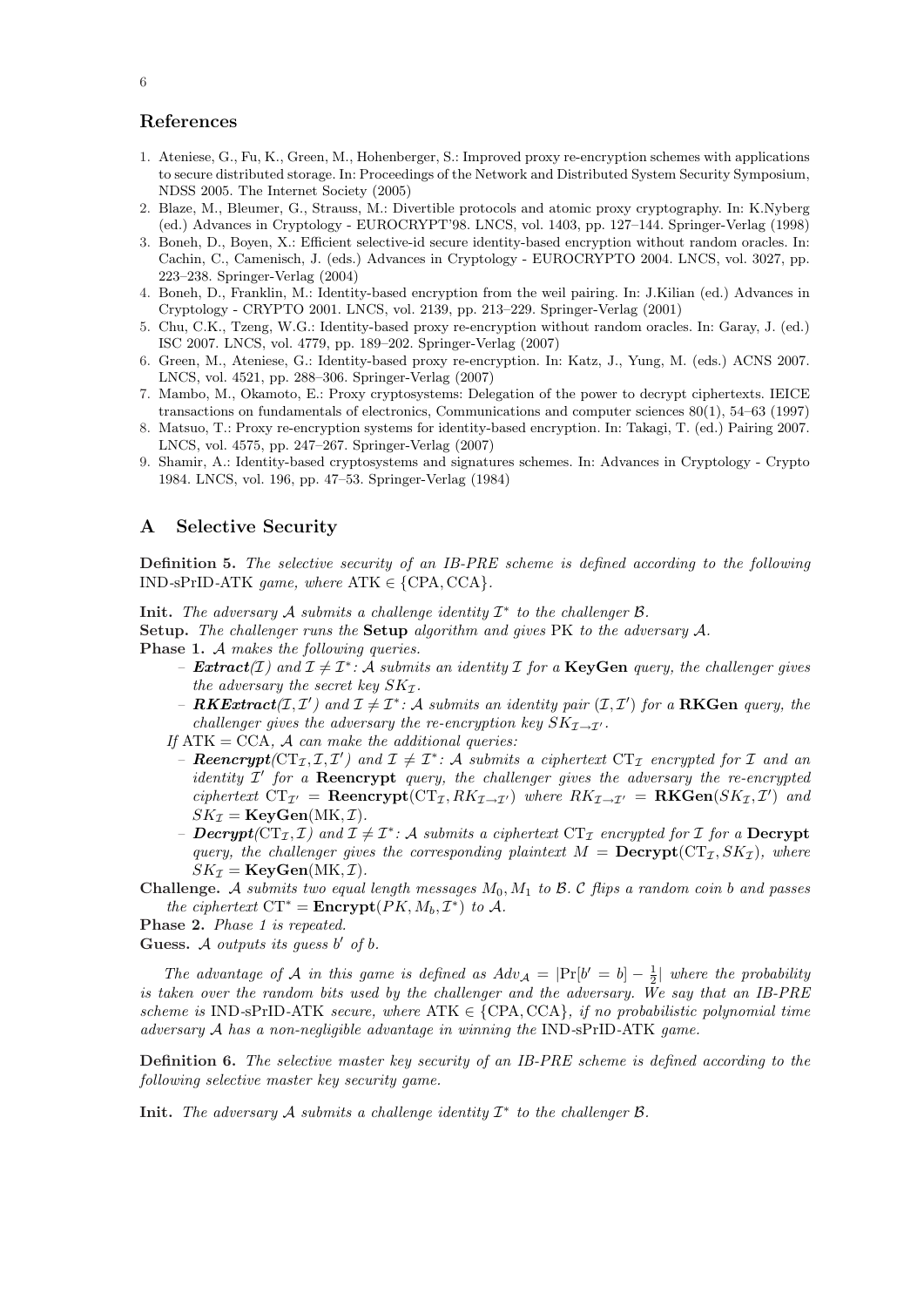<span id="page-6-0"></span>Setup. The challenger runs the Setup algorithm and gives PK to the adversary A.

- Query. A makes the following queries.
	- **Extract**(*I*) and  $\mathcal{I} \neq \mathcal{I}^*$ : A submits an identity *I* for a **KeyGen** query, the challenger gives the adversary the secret key  $SK_{\mathcal{I}}$ .
	- **RKExtract**( $I, I'$ ): A submits an identity pair ( $I, I'$ ) for a **RKGen** query, the challenger gives the adversary the re-encryption key  $SK_{\mathcal{I}\rightarrow\mathcal{I}'}$ .
- Output. A outputs the secret key  $SK_{\mathcal{I}^*}$  for the challenge identity  $\mathcal{I}^*$ .

The advantage of A in this game is defined as  $Adv_{\mathcal{A}} = \Pr[\mathcal{A} \text{ succeeds}]$ . A IB-PRE scheme has selective master key security if no probabilistic polynomial time adversary A has a non-negligible advantage in winning the master key security game.

**Theorem 3.** Let  $\mathcal{E}$  be an IBE scheme and  $\mathcal{P}\mathcal{E}$  be the corresponding transformed proxy re-encryption scheme. If  $\mathcal E$  is IND-sID-CPA secure, then  $\mathcal {PE}$  is IND-sPrID-CPA secure.

*Proof.* We will show that if an adversary A can break scheme  $\mathcal{PE}$  in the IND-sPrID-CPA game, we can construct a simulator  $\beta$  which can take the adversary  $\mathcal A$  as an oracle to play the IND-sID-CPA game with the challenger  $\mathcal C$  to break  $\mathcal E$ .

- Init. The adversary A submits a challenge identity  $\mathcal{I}^*$  to the challenger  $\mathcal{B}$ .  $\mathcal{B}$  submits the same challenge identity to  $\mathcal{C}$ .
- **Setup.** The challenger C generates the master public parameters PK and gives them to  $\beta$ .  $\beta$  chooses random integers  $t \in \mathbb{Z}_p^*$ , computes  $h = g^t$  and outputs the new public key  $\mathrm{PK'} = \mathrm{PK} \cup \mathrm{PK}^t \cup \{h\}$ and the additional master secret key  $MK' = \{t\}$ . Then B gives PK' to the adversary A.
- **Phase 1.** A can make the following queries.
	- **Extract**(*I*) and  $\mathcal{I} \neq \mathcal{I}^*$ : *B* sends the query to the challenger *C* to get the secret key  $SK_{\mathcal{I}}$ and returns to A.
	- **RKExtract** $(I, I')$  and  $I \neq I^*$ : B queries the key extraction oracle of E for I to get a secret key  $(d_1, d_2, \dots, d_k)$ , chooses a random  $d \in \mathbb{Z}_p$ , and returns the re-encryption key as  $(d_1, d_2, \cdots, d_k \cdot h^d, \textbf{Encrypt}(\text{PK}, \mathcal{I}', E(g^d))).$
- Challenge. A submits two equal-length messages  $M_0, M_1$  to B. B submits the same challenge  $M_0, M_1$  to C. The challenger flips a coin b, encrypts  $M_b$  and returns ciphertext  $(C_1, \dots, C_k)$  to B. B returns  $CT^* = (C_1, \cdots, C_k, C_k^t)$  to A.
- Phase 2. Phase 1 is repeated.

Guess. When A outputs its guess  $b'$  of  $b$ ,  $\beta$  outputs  $b'$ .

Since the simulator can distinguish the ciphertext if and only if the adversary can distinguish the transformed ciphertext, the simulator's advantage in the IND-sID-CPA game is exactly  $\epsilon$ .  $\Box$ 

Proof of selective master key security is different from Theorem 2 because in the IND-sID-CPA game the simulator cannot provide the secret key for the challenge identity. So the proof mode in Theorem 2 is infeasible in the proof of selective master key security. But in the following we will see some transformed scheme can also achieve selective master key security.

We give an example which is transformed from  $BB<sub>1</sub>$  [3].

**Setup**(1<sup>*k*</sup>). Given the security parameter  $\kappa$ , the setup algorithm chooses random generators  $g, g_2, g_3 \in$ G an[d t](#page-4-0)wo random integers  $\alpha, t \in \mathbb{Z}_p^*$ . Then the setup algorithm sets  $g_1 = g^{\alpha}, Y = e(g_1, g_2), h =$  $g^t$ . Let  $E: \mathbb{G} \to \mathbb{G}_1$  $E: \mathbb{G} \to \mathbb{G}_1$  be an encoding between  $\mathbb{G}$  and  $\mathbb{G}_1$ . The public key PK is published as

$$
PK = (Y, g, g_1, g_2, g_3, h, E),
$$

and the master key MK is

$$
\mathbf{MK} = (g_2^{\alpha}, t).
$$

**KeyGen**(MK, **T**). To generate the secret key  $SK_{\mathcal{I}}$  for an identity  $\mathcal{I} \in \mathbb{Z}_p$ , the key extract algorithm chooses random  $r \in \mathbb{Z}_p$  and outputs  $SK_{\mathcal{I}}$  as

$$
SK_{\mathcal{I}} = (g^r, g_2^{-\alpha}(g_1^{\mathcal{I}}g_3)^{-r}).
$$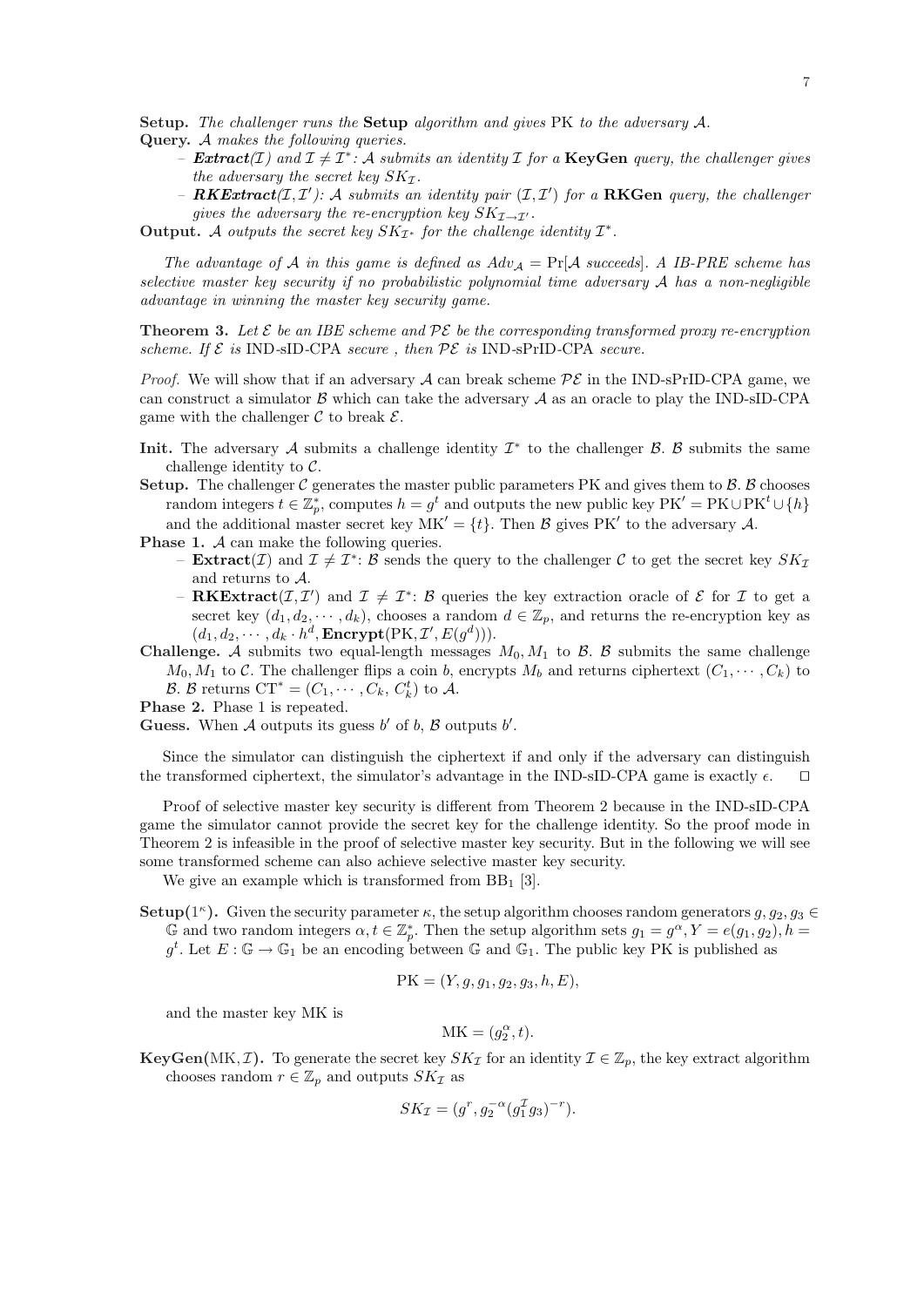- 8
- **RKGen**( $RK_{\mathcal{I}\rightarrow\mathcal{I}}$ ). Given a secret key ( $a_1, a_2$ ) for identity I, to generate the re-encryption key for  $\mathcal{I} \to \mathcal{I}'$ , the algorithm chooses random  $d \in \mathbb{Z}_p$  and outputs  $RK_{\mathcal{I} \to \mathcal{I}'}$  as

$$
RK_{\mathcal{I}\rightarrow\mathcal{I}'}=(a_1,a_2h^d,\mathbf{Encrypt}(\text{PK},\mathcal{I}',E(g^d))).
$$

**Encrypt**(PK, I, M). To encrypt a message  $M \in \mathbb{G}_1$  for an identity I, the algorithm chooses random integer  $s \in \mathbb{Z}_p$  and outputs the ciphertext CT as

$$
CT = (MY^{s}, (g_1^{\mathcal{I}}g_3)^{s}, g^{s}, h^{s}).
$$

**Reencrypt**( $CT_{\mathcal{I}}, RK_{\mathcal{I}\to\mathcal{I}}$ ). Let  $RK_{\mathcal{I}\to\mathcal{I}'}=(d_1,d_2,\mathbb{C})$  be a re-encryption key for  $\mathcal{I}\to\mathcal{I}'$ ,  $CT_{\mathcal{I}}=$  $(C, C_1, C_2, C_3)$  be a well-formed ciphertext for identity *I*, it computes  $C' = e(d_1, C_1) \cdot e(d_2, C_2)$ , sets  $\overline{C} = C_3$  and outputs the re-encrypted ciphertext  $CT_{\mathcal{I}'} = (C, C', \overline{C}, \mathbb{C}).$ 

**Decrypt**( $SK_{\mathcal{I}}$ , CT). If CT is an original well-formed ciphertext, supposing that CT =  $(C, C_1, C_2, C_3)$ and the corresponding secret key  $SK_{\mathcal{I}} = (a_1, a_2)$ , the algorithm outputs

$$
M = C \cdot e(a_1, C_1) \cdot e(a_2, C_2).
$$

Else if  $CT = (C, C', \overline{C}, \mathbb{C})$  is a re-encrypted well-formed ciphertext, then 1. Decrypts  $E(g^d)$  from  $\mathbb C$  using the secret key  $SK_{\mathcal{I}}$  and decodes it to  $g^d$ , 2.

$$
M = \tilde{C} \cdot C'/e(\bar{C}, g^d).
$$

Else if CT is a multi-time re-encrypted well-formed ciphertext, decryption is similar with the above phases.

Lemma 2. If the DBDH assumption holds, the above scheme is selective master key secure.

*Proof.* We will show that a simulator  $\beta$  can break the DBDH assumption with advantage  $\epsilon$  if it takes an adversary A, who can break our scheme in the selective master key security game with advantage  $\epsilon$ , as oracle.

Given a DBDH challenge  $[g, A, B, C, Z] = [g, g^a, g^b, g^c, Z]$  by the challenger where Z is either  $e(g, g)^{abc}$  or random with equal probability, the simulator  $\beta$  creates the following simulation.

**Init.** The simulator  $\beta$  runs  $\mathcal{A}$ .  $\mathcal{A}$  gives  $\beta$  a challenge identity  $\mathcal{I}^*$ .

Setup. B chooses random  $\gamma_1, \gamma_2 \in \mathbb{Z}_p$ , sets  $g_1 = \overrightarrow{A}, g_2 = \overrightarrow{B}, Y = e(A, B), g_3 = A^{-1} g^* g_1$ ,  $h = A g^* g_2$ . Note that it implies the master key  $g^{ab}$  is unknown to  $\mathcal{B}$ .

Query. A makes the following queries.

- Extract(*I*) and  $\mathcal{I} \neq \mathcal{I}^*$ : A submits an identity *I* for a KeyGen query where  $\mathcal{I} \neq \mathcal{I}^*$ . B chooses random  $r \in \mathbb{Z}_p$ , computes  $a_1 = B^{\frac{-1}{\mathcal{I}-\mathcal{I}^*}} g^r$ ,  $a_2 = B^{\frac{\gamma_1}{\mathcal{I}-\mathcal{I}^*}} (A^{\mathcal{I}-\mathcal{I}^*} g^{\gamma_1})^{-r}$ . We claim that  $(a_1, a_2)$  a valid random secret key for *I*. To see this, let  $r' = r - b/(\mathcal{I} - \mathcal{I}^*)$ . That is,  $r = r' + b/(\mathcal{I} - \mathcal{I}^*)$ . Then we have that

$$
a_1 = g^{r'}, a_2 = g^{\frac{b\gamma_1}{\mathcal{I} - \mathcal{I}^*}} (g^{a(\mathcal{I} - \mathcal{I}^*)} g^{\gamma_1})^{-r' - b/(\mathcal{I} - \mathcal{I}^*)} = g^{-ab} (g_1^{\mathcal{I}} g_3)^{-r'}.
$$

- RKExtract $(\mathcal{I}, \mathcal{I}')$ : A submits an identity pair  $(\mathcal{I}, \mathcal{I}')$  for a RKGen query, the challenger gives the adversary the re-encryption key  $RK_{\mathcal{I}\rightarrow\mathcal{I}'}$  as follows.

If  $\mathcal{I} \neq \mathcal{I}^*$ , then  $\mathcal{B}$  runs normal **KeyGen** algorithm and get a secret key  $SK_{\mathcal{I}} = (a_1, a_2)$ . Next B chooses random  $d \in \mathbb{Z}_p$ , computes  $RK_{\mathcal{I} \to \mathcal{I}'}$  as

$$
RK_{\mathcal{I}\rightarrow\mathcal{I}'}=(a_1,a_2h^d,\mathbf{Encrypt}(\text{PK},\mathcal{I}',E(g^d))).
$$

If  $\mathcal{I} = \mathcal{I}^*$ , then  $\mathcal{B}$  chooses random  $r, d \in \mathbb{Z}_p$ , computes  $RK_{\mathcal{I}^* \to \mathcal{I}'}$  as

$$
RK_{\mathcal{I}^* \to \mathcal{I}'} = (g^r, g^{-r\gamma_1} B^{\gamma_2} (Ag^{\gamma_2})^d, \mathbf{Encrypt}(\text{PK}, \mathcal{I}', E(Bg^d))).
$$

We claim that  $RK_{\mathcal{I}^*\to\mathcal{I}'}$  is a valid random re-encryption key for  $\mathcal{I}^*\to\mathcal{I}'$ . To see this, let  $d' = b + d$ . Then we have that

$$
g^{-r\gamma_1}B^{\gamma_2}(Ag^{\gamma_2})^d = g^{-ab}(g^{a\cdot x^*}g^{-a\cdot x^*}g^{\gamma_1})^{-r}(g^ag^{\gamma_2})^{b+d} = g^{-ab}(g_1^{x^*}g_3)^{-r}h^{d'}
$$